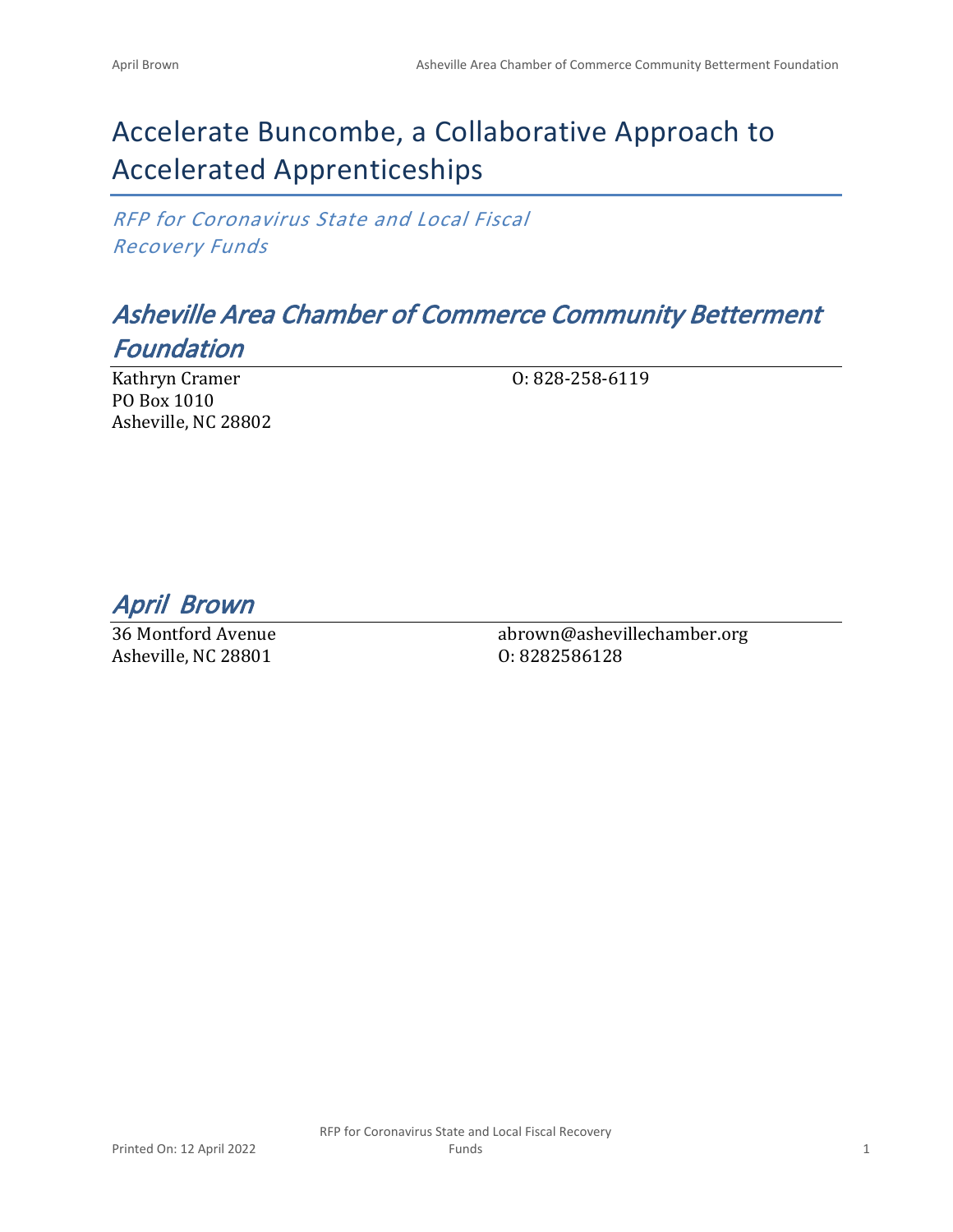# Application Form

# *Question Group*

Buncombe County requests proposals for projects to help the community recover from and respond to COVID-19 and its negative economic impacts.

Buncombe County has been awarded \$50,733,290 in Coronavirus State and Local Fiscal Recovery Funds (Recovery Funding), as part of the American Rescue Plan Act. To date, Buncombe County has awarded projects totaling \$23,093,499, leaving a balance of \$27,639,791 available to award.

Visit [http://www.buncombecounty.org/recoveryfundinghttp://www.buncombecounty.org/recoveryfundingwww.b](http://www.buncombecounty.org/recoveryfunding) [uncombecounty.org/recoveryfundinghttp://www.buncombecounty.org/recoveryfundinghttp://www.buncombeco](http://www.buncombecounty.org/recoveryfunding) [unty.org/recoveryfundinghttp://www.buncombecounty.org/recoveryfundinghttp://www.buncombecounty.org/re](http://www.buncombecounty.org/recoveryfunding) [coveryfunding](http://www.buncombecounty.org/recoveryfunding) for details.

This infusion of federal resources is intended to help turn the tide on the pandemic, address its economic fallout, and lay the foundation for a strong and equitable recovery.

Buncombe County is committed to investing these funds in projects that:

- Align to county strategic plan and community priorities
- Support equitable outcomes for most impacted populations
- Leverage and align with other governmental funding sources
- Make best use of this one-time infusion of resources
- Have a lasting impact

Proposals shall be submitted in accordance with the terms and conditions of this RFP and any addenda issued hereto.

Click [here](https://www.buncombecounty.org/common/purchasing/Buncombe%20Recovery%20Funding%20RFP%202022.pdf) for the full terms and conditions of the RFP

# **Organization Type\***

Nonprofit

# **Nonprofit documentation**

If nonprofit, attach IRS Determination Letter or other proof of nonprofit status.

CBF 501c3 Determination Letter 1992.pdf

# **Name of Project.\***

Accelerate Buncombe, a Collaborative Approach to Accelerated Apprenticeships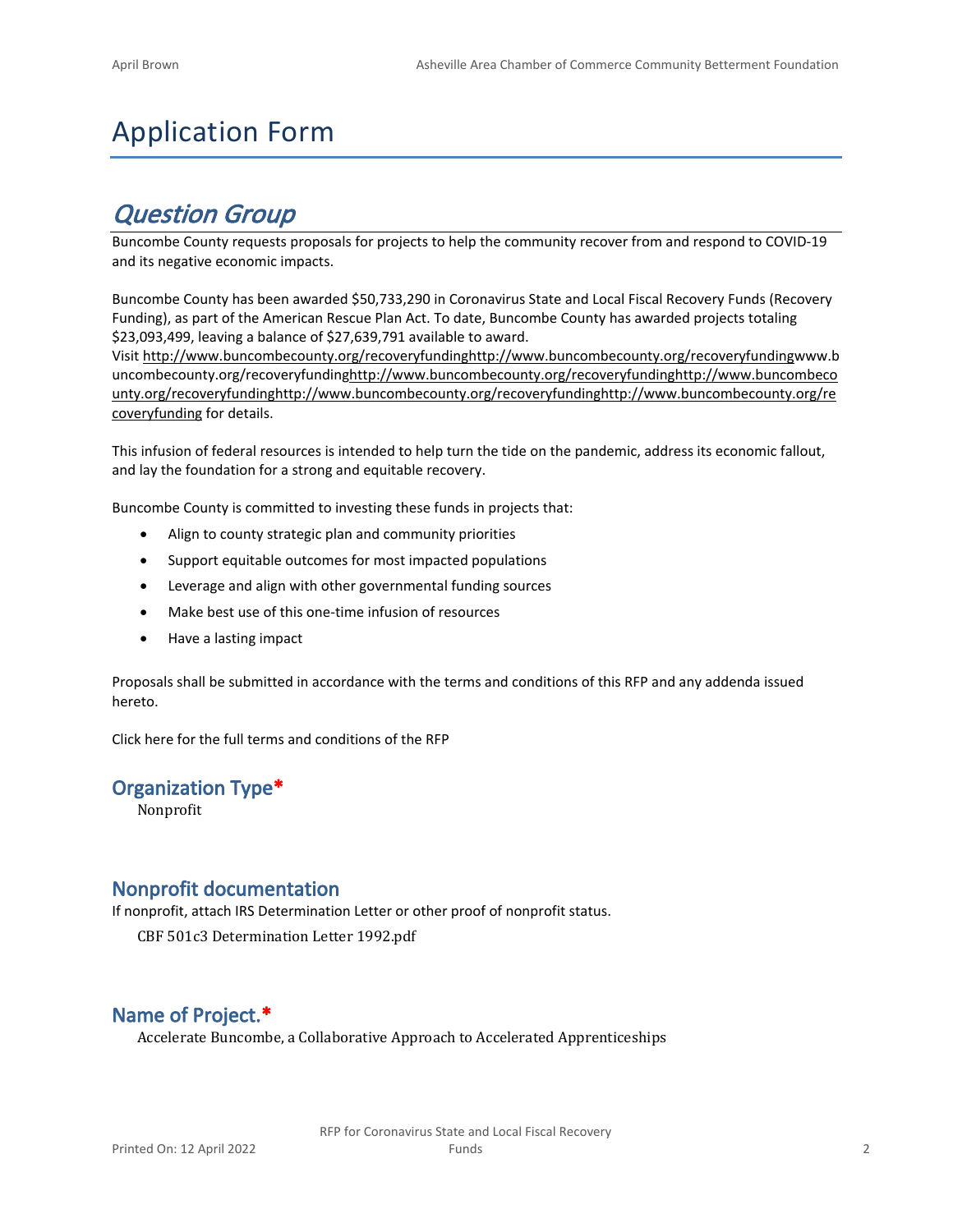# **New/Updated Proposal\***

Is this a new project proposal or an updated version of a proposal submitted during the earlier (July 2021) Recovery Funding RFP?

Updated version of previously submitted proposal

# **Amount of Funds Requested\***

\$2,070,282.74

# **Category\***

Please select one:

- Affordable Housing
- Aging/Older Adults
- Business Support/Economic Development
- Environmental/Climate
- Homelessness
- K-12 Education
- Infrastructure and/or Broadband
- Mental Health/Substance Use
- NC Pre-K Expansion
- Workforce

Workforce

# **Brief Project Description\***

Provide a short summary of your proposed project.

Accelerate Buncombe is a workforce readiness program using an accelerated apprenticeship model that intends to increase the number of qualified individuals with skills necessary to enter high demand industries through its paid training model where students earn \$15/hour during a short upskilling training and certification. Accelerate Buncombe partners with and supports community-based organizations who will be funded by the grant to train and hire Community Health Workers (CHWs) to recruit and mentor candidates. Specifically, CHWs will recruit from communities with the greatest disparities. Collectively and collaboratively, Accelerate Buncombe will work to close the opportunity gap and improve economic mobility for all Buncombe County residents. Additionally, Accelerate Buncombe will create a replicable model to contribute to the MyFutureNC goal of increasing credential attainment by 2030.

# **Project Plan\***

Explain how the project will be structured and implemented, including timeframe.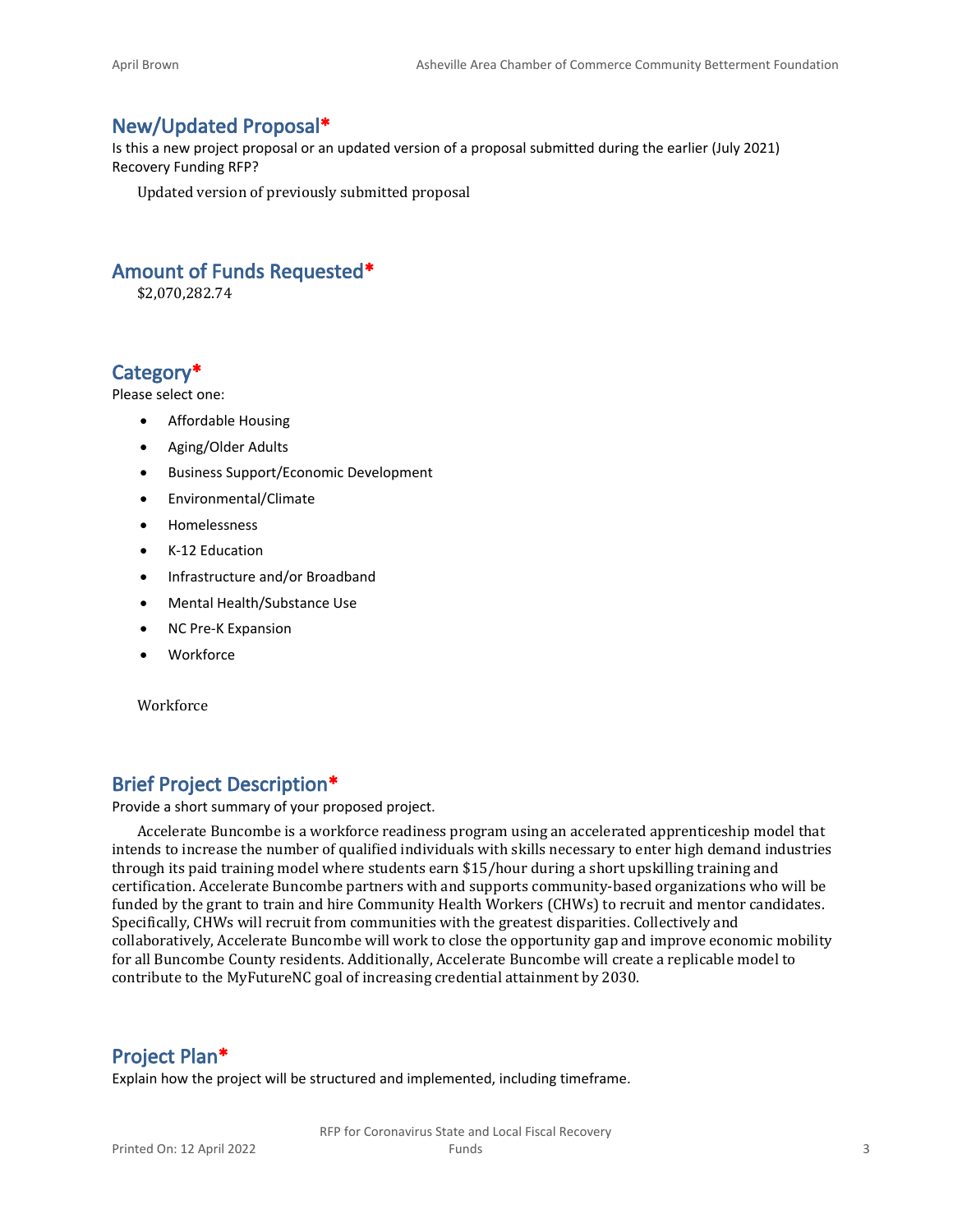Accelerate Buncombe prioritizes community members facing significant employment barriers like intergenerational poverty and previous justice involvement, both of which disproportionately impact BIPOC communities who are historically disconnected from the prosperity of the region. In order to establish connection with community members, Accelerate Buncombe will leverage existing partnerships and collaborations with Housing Authority of the City of Asheville, ARC Inspire, and YMI Cultural Center to build networks and mentor and coach community members and training candidates. If awarded, grant funding will be distributed to each partner organization to cover the cost of full-time Community Health Workers (CHWs) for the duration of the grant cycle. CHWs will recruit and mentor individuals from historically low-income, impoverished communities and communities with the greatest disparities. CHWs are integral to this model because they have shared, lived experience which enables them to be relatable and to build trust with their clients. CHWs specialize in advocacy, recruiting, and mentoring the BIPOC community of Buncombe County by working in community to recruit, mentor, and connect people into employment. Additionally, CHWs have social work training to work with their clients to remove employment barriers, connect their clients to wraparound services, and ultimately, connect them to skilled training and career opportunity, as their client is ready. Once enrolled, candidates will be paid \$15/hour for the duration of the full-time, 8-week workforce training program to support them in transitioning from unemployment, justice involvement, and/or lowwage work. CHWs will recruit and refer job seekers and mentor them while they complete workforce training. CHWs are key to the candidates staying engaged, participating in the training, passing their assessments, and retaining employment. Grant funding will also support an emergency financial assistance fund to be available to candidates facing hardships such as medical expenses, lack of transportation, auto repairs, rent, utilities, or childcare expenses to ensure they are able to complete the training program. During the training, we will introduce candidates to employers with currently open positions. We have identified five career pathways that have base wages at or above living wage and that are in high demand, upwardly mobile industries, including Certified Production Technician, Certified Nurse Assistant, Phlebotomy, Commercial Driver's License, and Digital Skills credentials. Planning and implementation begin upon award, complete Q1 2023; Candidate Recruitment Q1 2023; 8-week Trainings start Q2 2023 and run quarterly or as appropriate based on cohort size. Grant supports program through December 2026.

### **Statement of Need\***

Describe the need that this project will address. Include data to demonstrate the need, and cite the source of the data.

When surveyed, area employers list friends and networks as their primary source of talent recruitment. People facing significant barriers to employment, including intergenerational poverty, previous justice involvement, and systemic racism are historically disconnected from these opportunities, disproportionately impacting their access to careers in high-growth industries. Furthermore, individuals working in low-wage jobs can't afford to quit to complete additional training required to qualify for higher wage opportunities. Buncombe County has more than 30,800 residents with income at or below the poverty line, and 35% of Buncombe County's workforce is underemployed, or working full-time for less than living wage (Quarterly Census of Employment and Wages - Bureau of Labor Statistics). Based on the most recent U.S. Census Bureau data (2019), the annual median income of residents between ages of 15-24 is \$34,043 and the unemployment rate is 14%. Residents with a high school diploma or less have an average median income of \$23,612 (U.S. Census Bureau, 2019). While manufacturing wages are above living wage on average, manufacturing employers are struggling to fill jobs and need to fill about 1,500 jobs in Buncombe County alone for currently open, unfilled positions (Emsi Q2 2021 Data Set). Data shows a significant opportunity gap and wage disparity among residents with a high school diploma or less and in the BIPOC population. Our target population served are underemployed workers and individuals experiencing barriers to employment, including out of school youth 16-24 years of age and adults 24+ years of age living in under-resourced communities. Furthermore, over 350 people per year are returning home to Buncombe County from incarceration (DPS, Buncombe Prison Exits, June 2020 thru May 2021). Many of them are ready to find a new sense of purpose and meaning in life and gained a strong work ethic and transferable skills while in institutionalized care.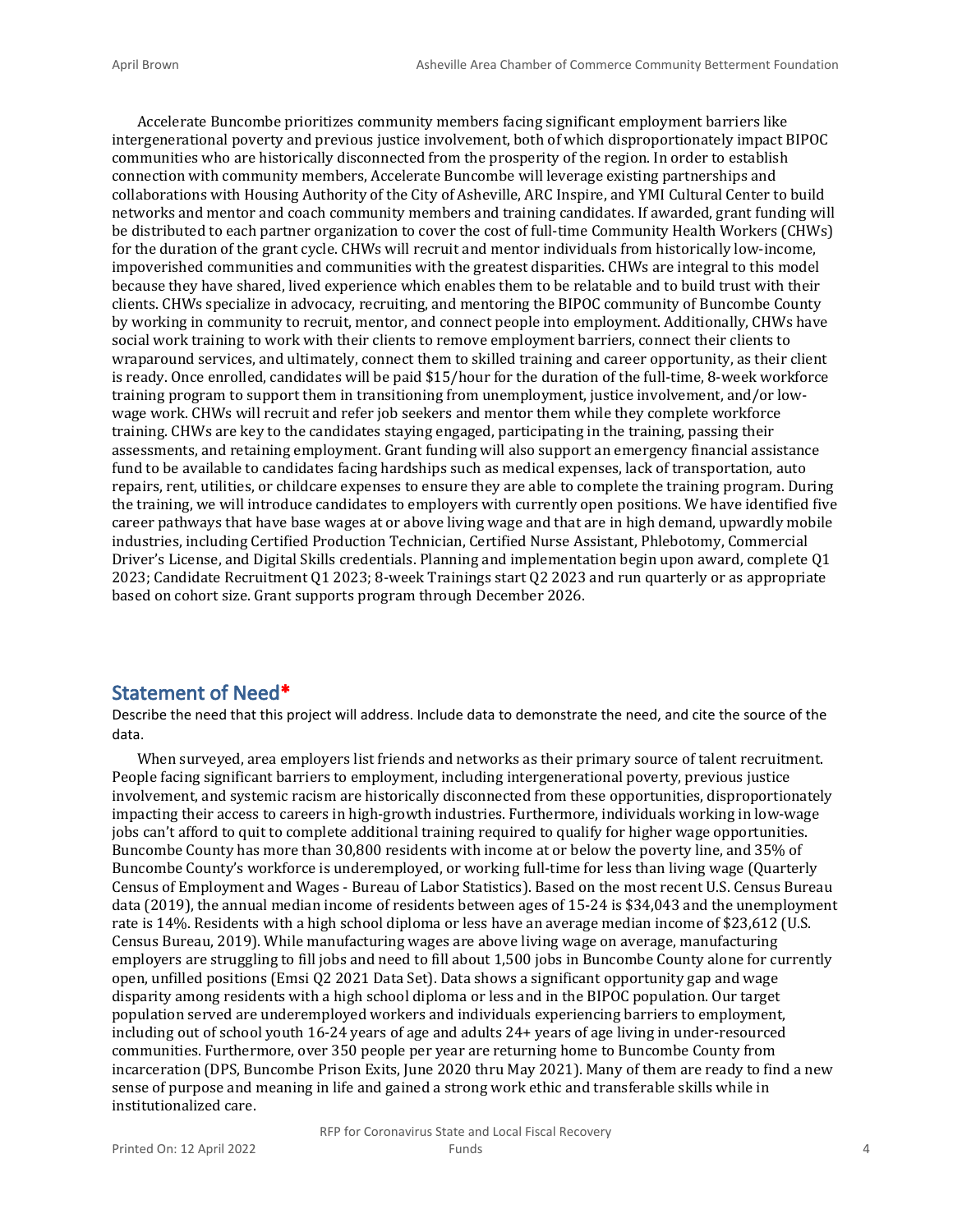# **Link to COVID-19\***

Identify a health or economic harm resulting from or exacerbated by the public health emergency, describe the nature and extent of that harm, and explain how the use of this funding would address such harm.

Our target population has been disproportionately impacted by the COVID-19 pandemic because they have historically suffered from higher unemployment rates, lower wages, lower incomes, higher poverty rates, and much less savings to fall back on than their white counterparts. The pandemic has exacerbated the socio-economic and racial disparities in education, wages, and health and safety. Pandemic-related job losses have been especially devastating for our Black communities. Many Black residents were economically insecure before the pandemic, magnifying the economic damage to these workers and their families. The COVID-19 pandemic has also greatly impacted manufacturing employers as consumer demand and challenges filling available jobs both remained high. Even when Buncombe County reached a five-year high in employment, employers scrambled to fill open positions, causing production and product delivery to suffer. Without funding to support Accelerate Buncombe, we will fall short on connecting those who need it most to available, family supporting opportunities in our community. This funding will support a proven model of Community Health Workers (CHWs) who are the trusted resource in community, to build bridges and create access between disproportionately under-resourced communities to prosperity and opportunity in the county. CHWs will be a trusted coach and mentor to liaison between employers, resources, and community members. This funding will provide the community level support needed to lift people out of poverty, trauma, harm, and self-perpetuating lifestyles.

## **Population Served\***

Define the population to be served by this project, including volume and demographic characteristics of those served.

Accelerate Buncombe prioritizes working with community members facing significant employment barriers like intergenerational poverty and previous justice involvement, both of which disproportionately impact BIPOC communities who are historically disconnected from the prosperity of the region. If awarded, grant funding will be distributed to each subcontract organization to cover the cost of full-time Community Health Workers (CHWs) for the duration of the grant cycle. Based on data from our partner organizations, each CHW can serve about 50 people per year, with a baseline goal that about 30% of the case load will enroll into a training program. We will target outreach to youth 18-24 years of age and adults 24+ years of age living in under-resourced and low-income communities, as this population experiences barriers to skills training which are not currently being addressed through traditional community college. Accelerate Buncombe will be a resource to close the opportunity gap and bridge the financial gap for underemployed citizens to improve their quality of life, address wage disparities, and enter a talent pool for Buncombe County's manufacturing industry to support their families.

### **Results\***

Describe the proposed impact of the project. List at least 3 performance measures that will be tracked and reported. If possible, include baselines and goals for each performance measure.

Given the complexity of the lives of the target population, our focus is on big impact on each individuals' life, as opposed to small impact on many people. Given the history of community harm and mistrust, our primary goal is building trust and credibility in diverse communities and neighborhoods throughout Buncombe County. Trust is built over time and cannot be rushed. The breadth of our impact is limited to the number of skilled, compensated CHWs who have the capacity and patience to build trust in community and connect their clients to wraparound services. CHWs will primarily be working to relieve employment barriers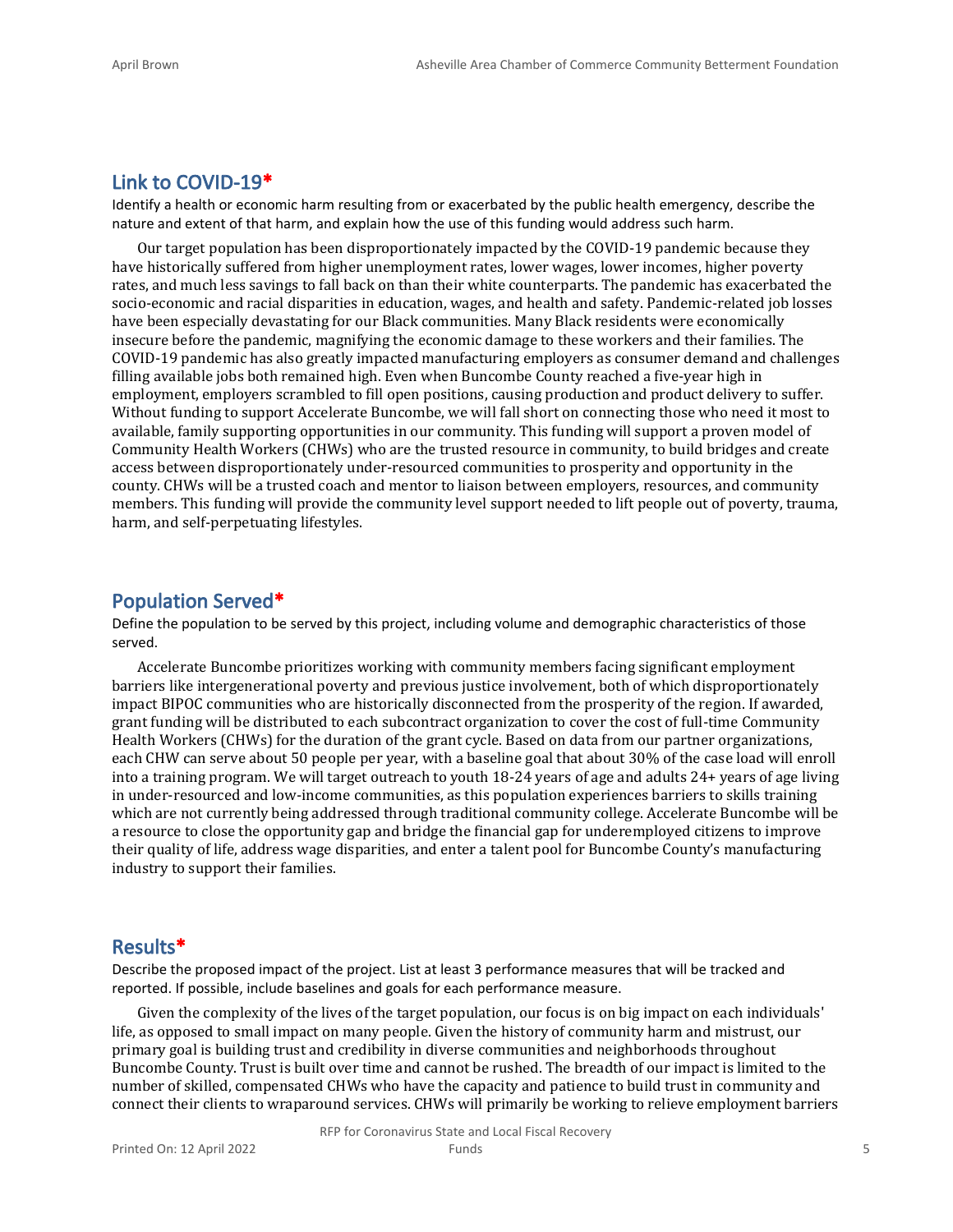over a length of time in order to cultivate a career-ready talent pool that thrives in full-time employment for a long time. Over the 3-year grant cycle our performance measures are as follows -

Subcontract organizations hire and retain 3 CHWs Individuals served: 150 people/year (450 people total) (50 clients/year/CHW)

Candidates enrolled into an Accelerate Buncombe certificate program: 45 people/year (135 people total) Certificate Program completers: 32 people/year (95 people total) (70% of all started) Candidates placed into full-time employment: 23 people/year (69 people total) Retention rate after 90 days: 75%

## **Evaluation\***

Describe the data collection, analysis, and quality assurance measures you will use to assure ongoing, effective tracking of contract requirements and outcomes.

Leveraging existing capacity at the Asheville Chamber of Commerce, the program administrator will track all performance data and work with the grant administrator to provide the funder with quarterly activity, financial, and performance reports. We will use case management software, called Apricot, to collect candidate information, enrollment status, and performance metrics. Additionally, Accelerate Buncombe staff will provide monthly dashboards visualizing all performance measures outlined. Additionally, the program administrator will track all community outreach, marketing, and promotion to evaluate and continuously improve our efforts to connect with individuals in community.

## **Equity Impact\***

How will this effort help build toward a just, equitable, and sustainable COVID-19 recovery? How are the root causes and/or disproportionate impacts of inequities addressed?

As an extension of another collaborative effort to close the opportunity gap, Inclusive Hiring Partners, Accelerate Buncombe has equity embedded in its purpose and outcomes. Accelerate Buncombe partners believe that we can work together to remove systemic barriers, streamline access to credential attainment and rewarding careers, and close the opportunity gap in Buncombe County. Our purpose is to connect individuals to opportunities that move them and their families from surviving to thriving. Community Health Workers meet individuals where they are and remove the barrier that keeps people from accessing resources and opportunity. Partner community service providers work with job seekers to remove employment barriers and partner employers commit to participating as Inclusive Hiring employer partners, who agree to the following equitable, inclusive hiring commitments:

- Guarantee interviews to job seekers
- Feedback to job seeker if candidate wasn't a fit
- Work hands-on with job seeker success coaches and mentors
- Require management and supervisors attend racial equity and inclusion training
- Offer wages at, or above, living wage

## **Project Partners\***

Identify any subcontractors you intend to use for the proposed scope of work. For each subcontractor listed, indicate:

1.) What products and/or services are to be supplied by that subcontractor and;

2.) What percentage of the overall scope of work that subcontractor will perform.

Also, list non-funded key partners critical to project.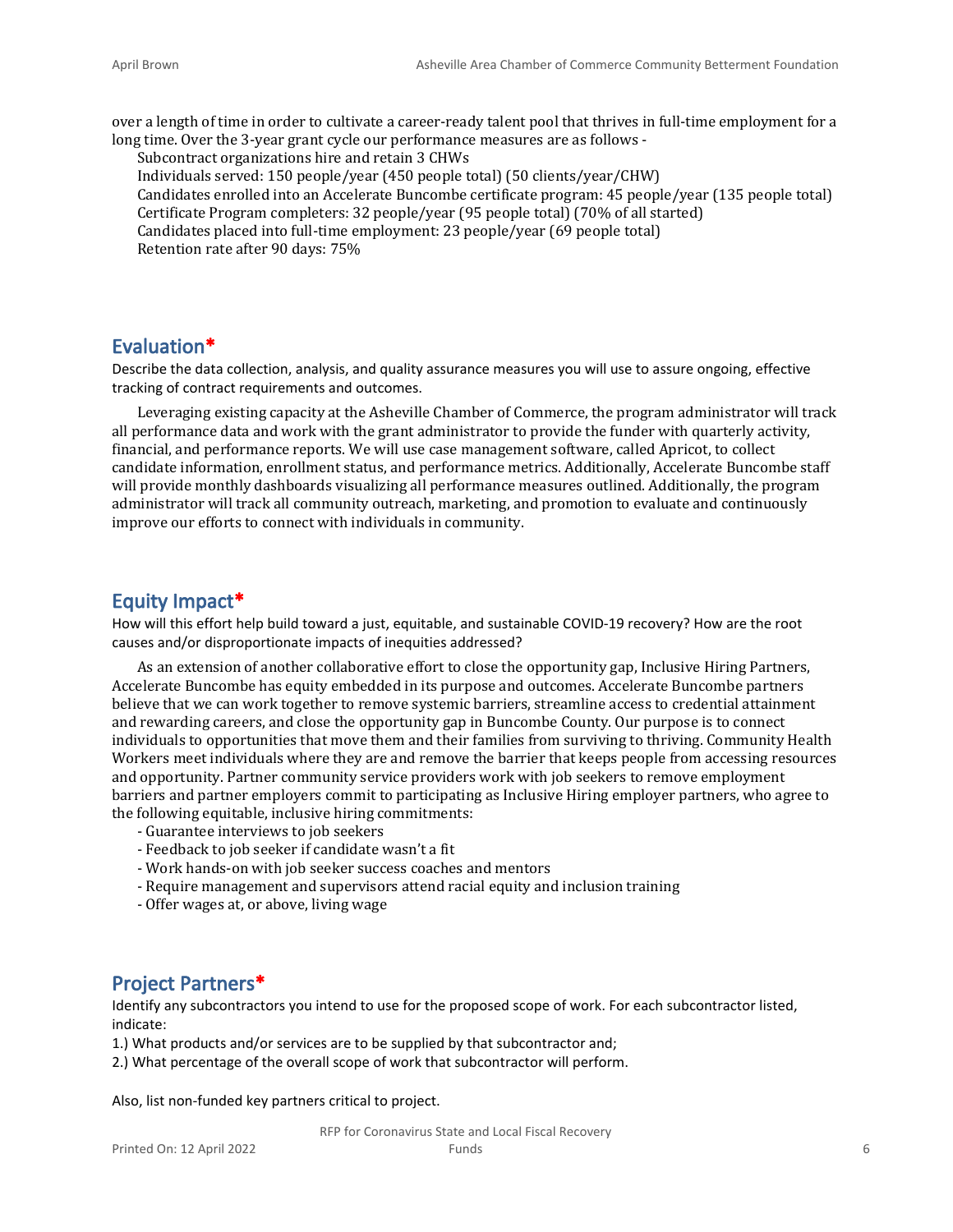ARC INspire: 1 Full-time Community Health Worker: 12.3% YMI Cultural Center: 1 Full-time Community Health Worker; 12.2% Housing Authority of the City of Asheville: 1 Full-time Community Health Worker; 8.6% Staffing Agency TBD: Payroll and accounting fees, drug screening, background checks; .2% Student stipend/compensation; 37% ABIPA CNA Training Partner: Enrollment, curriculum, instruction fees; 2.3% ABIPA Phlebotomy Training Partner; Enrollment, curriculum, instruction fees; 2.9% AB-Tech CPT+ Training Partner: Enrollment, curriculum, instruction fees; 2.3% Financial Assistance Fund; 6.5% EDC & AAOC: Program administration and emergency financial assistance; 12.6% Land of Sky Grant Administration; 2.9%

## **Capacity\***

Describe the background, experience, and capabilities of your organization or department as it relates to capacity for delivering the proposed project and managing federal funds.

For more than 120 years, the Asheville Area Chamber of Commerce has been a catalyst for economic vitality in the community. Currently, 1,700 members represent more than 80,000 employees from businesses large and small. The Chamber connects its members to valuable resources such as economic development and research, business education, marketing opportunities and advocacy. The Chamber conveys, connects, and cultivates leaders and influencers and is a local champion for a balanced, thriving economy. The Chamber's initiatives have stimulated economic development, influenced public policy, and supported the growth of thousands of local and regional businesses. Over 25 years ago, the Chamber also partnered with the county, city, and private investors to establish the Economic Development Coalition for Asheville Buncombe County (EDC), which is housed through the Chamber. EDC's five-year plans measure three metrics—adding net new jobs in high wage, in-demand industries; increasing capital investment; and increasing average county wage. Each cycle has shown success in every area. For example, since 2010, EDC assisted in the growth of over 5,000 new direct jobs and \$1.85 billion in new taxable investment in Buncombe County. In the last five-year cycle, EDC has assisted in the growth of 2,000 new direct jobs, with wages exceeding the average for the county. More recently, the EDC launched the Inclusive Hiring Partners initiative, a collaborative resource between service providers and employers to close the opportunity gap. Since July 2020, 30+ employers have partnered, representing over 300 currently available job opportunities. 20 candidates have been placed into full-time, living wage jobs with benefits. The average wage of all IHP candidates placed to date is over \$18/hour.

## **Budget\***

Provide a detailed project budget including all proposed project revenues and expenditures, including explanations and methodology. For all revenue sources, list the funder and denote whether funds are confirmed or pending. For project expenses, denote all capital vs. operating costs, and reflect which specific expenses are proposed to be funded with one-time Buncombe County Recovery Funds.

Download a copy of the budget form [HERE](https://buncombecounty.org/common/community-investment/grants/early-childhood-education/Recovery-Funds-budget-template.xlsx). Complete the form, and upload it using the button below.

Recovery-Funds-budget-Accelerate Buncombe 2.xlsx

# **Special Considerations\***

Provide any other information that might assist the County in its selection.

Accelerate Buncombe ARPA\_Budget Narrative.pdf

RFP for Coronavirus State and Local Fiscal Recovery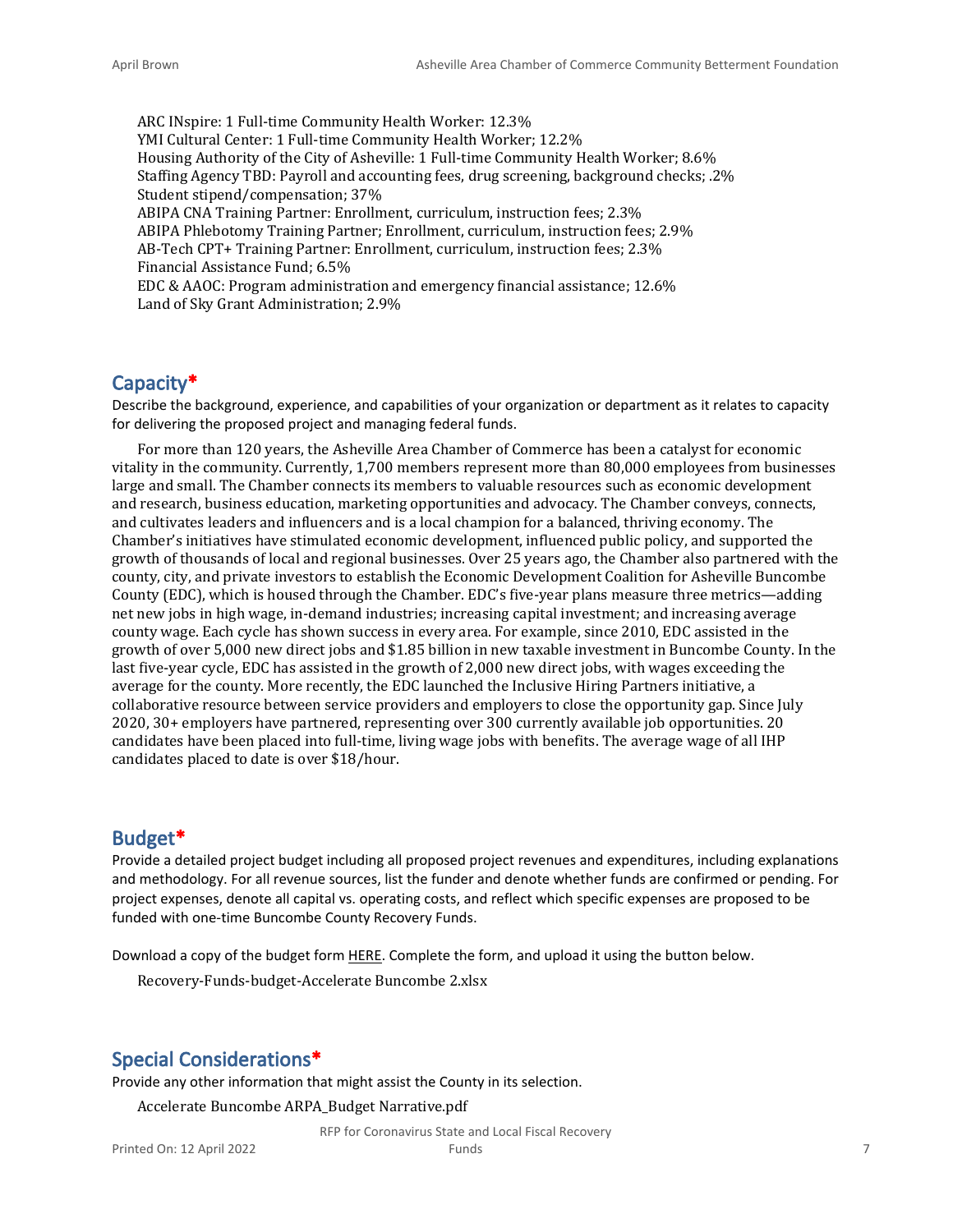The goals and outcomes of Accelerate Buncombe are aligned with several of the ARPA funding categories, including aid to impacted industries, assistance to unemployed workers, addressing disparities in public health outcomes, and services for disproportionately impacted communities. Additionally, our goals and outcomes are aligned with Buncombe County's 2025 Strategic Plan, including a community focus on a vibrant economy, as well as specific 2025 goals, such as improve college and career readiness; increase median household income to North Carolina benchmark; and increase total employment in the region's targeted industries. Additionally, with its focus on equity and closing the opportunity gap, Accelerate Buncombe is aligned with Buncombe County's Foundational Focus Area of Equity: Systems, policies, and practices that support equity for all people and an organizational culture that embraces diversity and inclusion.

Accelerate Buncombe is aligned and designed to advance the common vision of the AVL5x5 2025 and Buncombe 2025 for a vibrant Buncombe County economy, which is "A robust and sustainable regional economy that builds on our homegrown industries and talent and provides economic mobility for residents." Paid training hours are an investment in workforce equity and will accelerate the pathway to employment and economic mobility for our residents.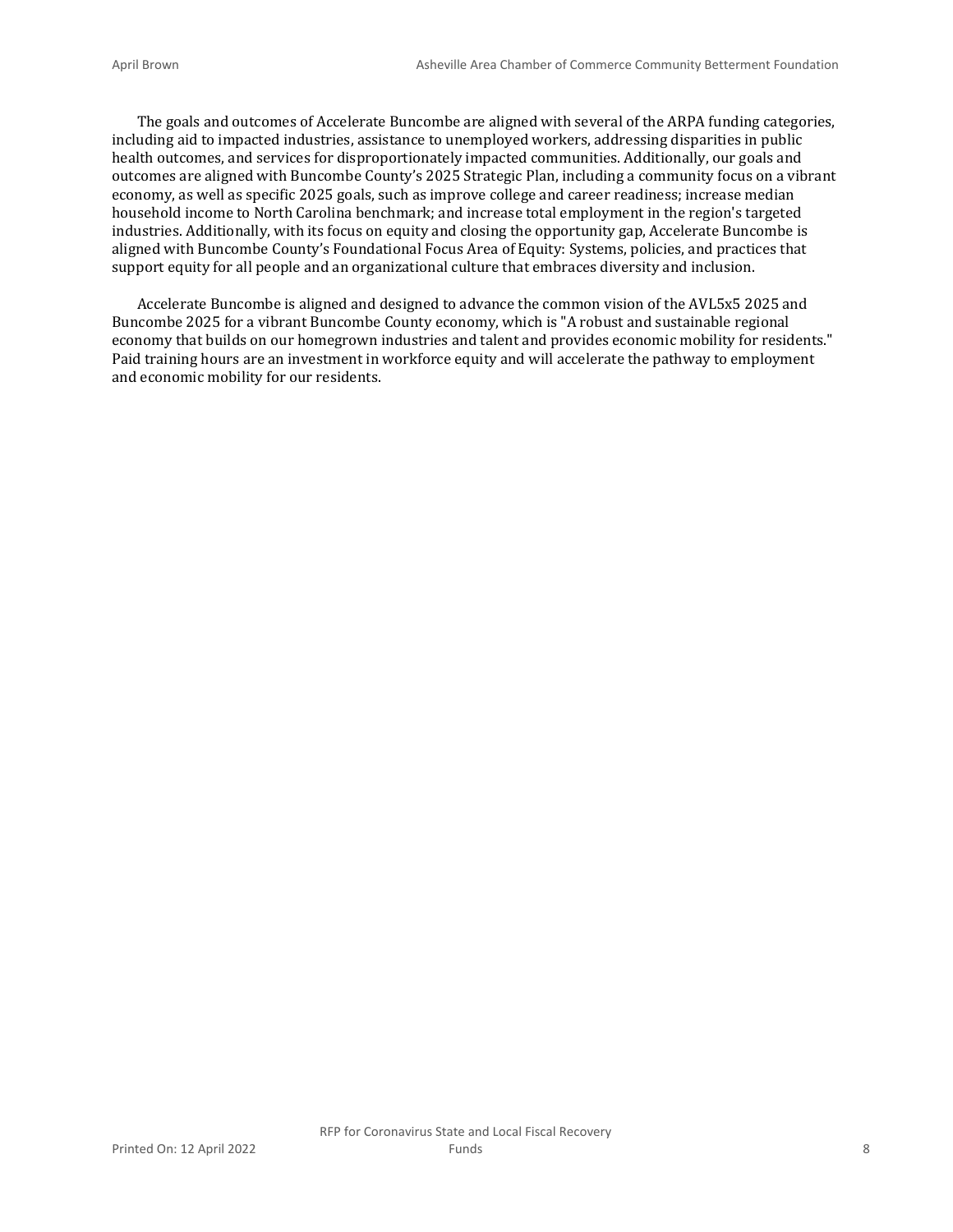# File Attachment Summary

# *Applicant File Uploads*

- CBF 501c3 Determination Letter 1992.pdf
- Recovery-Funds-budget-Accelerate Buncombe 2.xlsx
- Accelerate Buncombe ARPA\_Budget Narrative.pdf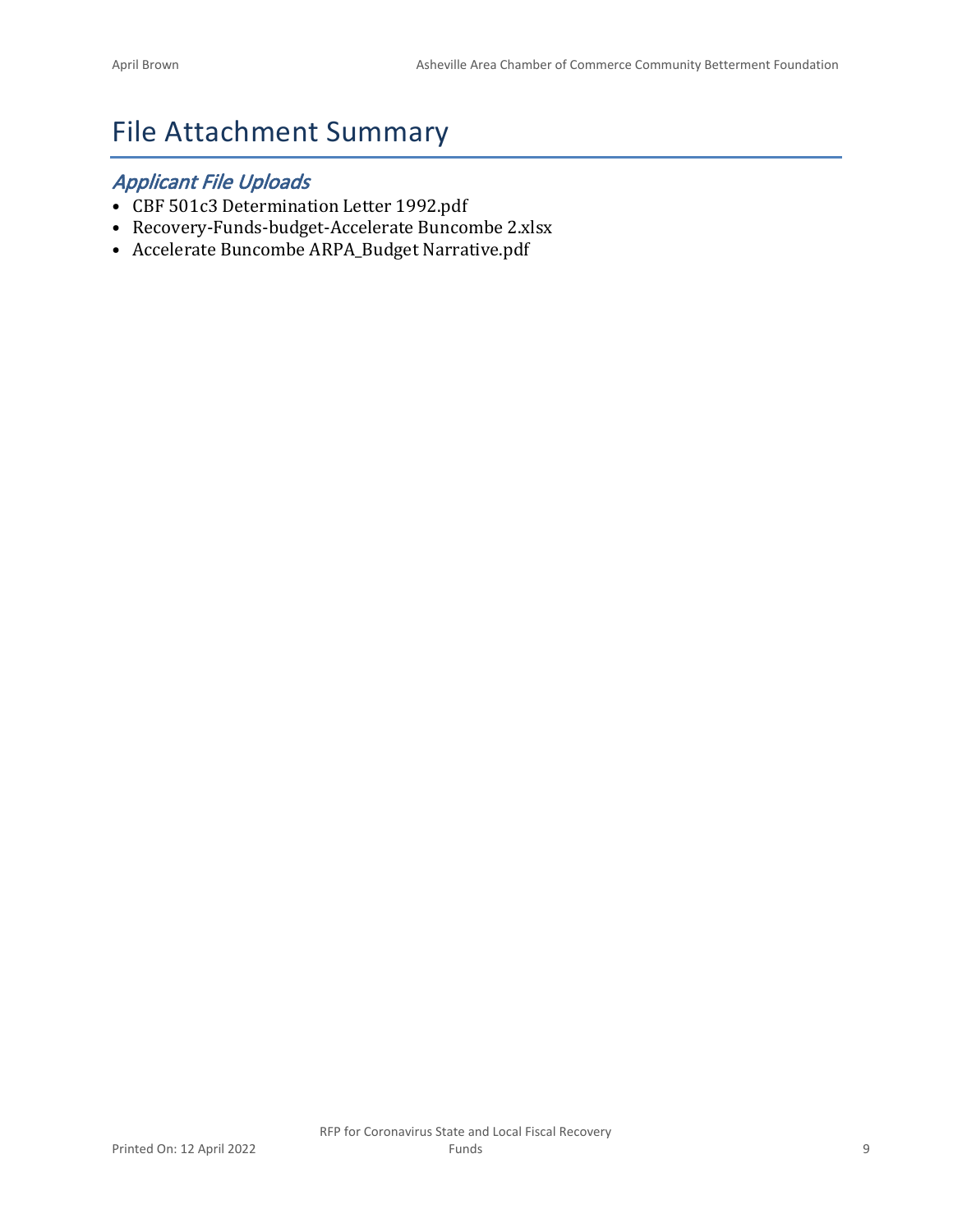DEPARTMENT OF THE TREASURY

INTERNAL REVENUE SERVICE DISTRICT DIRECTOR  $C - 1130$ ATLANTA, GA 30301

APR 2 3 1992 Date:

ASHEVILLE AREA CHAMBER OF COMMERCE COMMUNITY BETTERMENT FOUNDATION 151 HAYWOOD STREET ASHEVILLE, NC 28801

Employer Identification Number: 56-1762978 Contact Person: ERIC C. HYLTON Contact Telephone Number:  $(404)$  331-0193

Accounting Period Ending: June 30 Foundation Status Classification:  $509(a)(1)$ Advance Ruling Period Begins: December 31, 1991 Advance Ruling Period Ends: June 30, 1996 Addendum Applies: Yes

Dear Applicant:

Based on information you supplied, and assuming your operations will be as stated in your application for recognition of exemption, we have determined you are exempt from federal income tax under section 501(a) of the Internal Revenue Code as an organization described in section 501(c)(3).

Because you are a newly created organization, we are not now making a final determination of your foundation status under section 509(a) of the Code. However, we have determined that you can reasonably expect to be a publiciy supported organization described in sections 509(a)(1) and 170(b)(1)(A)(vi).

Accordingly, during an advance ruling period you will be treated as a publicly supported organization, and not as a private foundation. This advance ruling period begins and ends on the dates shown above.

Within 90 days after the end of your advance ruling period, you must send us the information needed to determine whether you have met the requirements of the applicable support test during the advance ruling period. If you establish that you have been a publicly supported organization, we will classify you as a section 509(a)(1) or 509(a)(2) organization as long as you continue to meet the requirements of the applicable support test. If you do not meet the public support requirements during the advance ruling period, we will classify you as a private foundation for future periods. Also, if we classify you as a private foundation, we will treat you as a private foundation from your beginning date for purposes of section 507(d) and 4940.

Grantors and contributors may rely on our determination that you are not a private foundation until 90 days after the end of your advance ruling period. If you send us the required information within the 90 days, grantors and contributors may continue to rely on the advance determination until we make a final determination of your foundation status.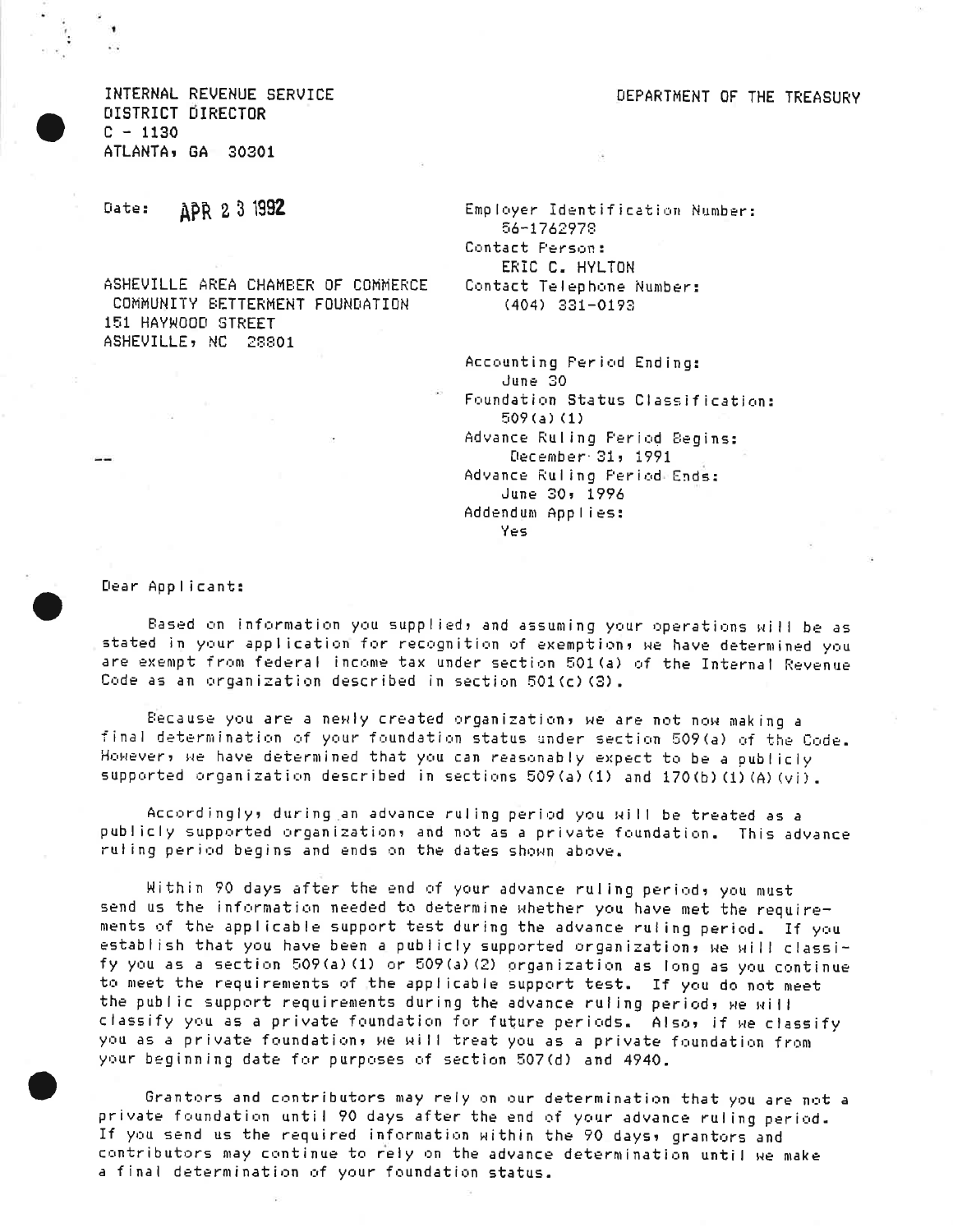#### ASHEVILLE AREA CHAMBER OF COMMERCE

 $\cdots$ 

If we publish a notice in the Internal Revenue Bulletin stating that we will no longer treat you as a publicly supported organizations grantors and contributors may not rely on this determination after the date we publish the notice. In addition, if you lose your status as a publicly supported organization, and a grantor or contributor was responsible for, or was aware of, the act or failure to act, that resulted in your loss of such status, that person may not rely on this determination from the date of the act or failure to act. Also, if a grantor or contributor learned that we had given notice that you would be removed from classification as a publicly supported organization, then that person may not rely on this determination as of the date he or she acquired such knowledge.

 $-2-$ 

If you change your sources of support, your purposes, character, or method of operation, please let us know so we can consider the effect of the change on your exempt status and foundation status. If you amend your organizational document or bylaws, please send us a copy of the amended document or bylaws. Aiso, let us know all changes in your name or address.

As of January 1, 1984, you are liable for social securities taxes under the Federal Insurance Contributions Act on amounts of \$100 or more you pay to each of your employees during a calendar year. You are not liable for the tax imposed under the Federal Unemployment Tax Act (FUTA).

Organizations that are not private foundations are not subject to the private foundation excise taxes under Chapter 42 of the Internal Revenue Code. Howevers you are not automatically exempt from other federal excise taxes. If you have any questions about excise, employment, or other federal taxes, please let us know.

Donors may deduct contributions to you as provided in section 170 of the Internal Revenue Code. Bequests, legacies, devises, transfers, or gifts to you or for your use are deductible for Federal estate and gift tax purposes if they meet the applicable provisions of sections 2055, 2106, and 2522 of the Code.

Donors may deduct contributions to you only to the extent that their contributions are gifts, with no consideration received. Ticket purchases and similar payments in conjunction with fundraising events may not necessarily qualify as deductible contributions, depending on the circumstances. Revenue Ruling 67-246, published in Cumulative Bulletin 1967-2, on page 104, gives guidelines regarding when taxpayers may deduct payments for admission to, or other participation in, fundraising activities for charity.

You are not required to file Form 990, Return of Organization Exempt From Income Tax, if your gross receipts each year are normally \$25,000 or less. If you receive a Form 990 package in the mail, simply attach the label provided, check the box in the heading to indicate that your annual gross receipts are normally \$25,000 or less, and sign the return.

If you are required to file a return you must file it by the 15th day of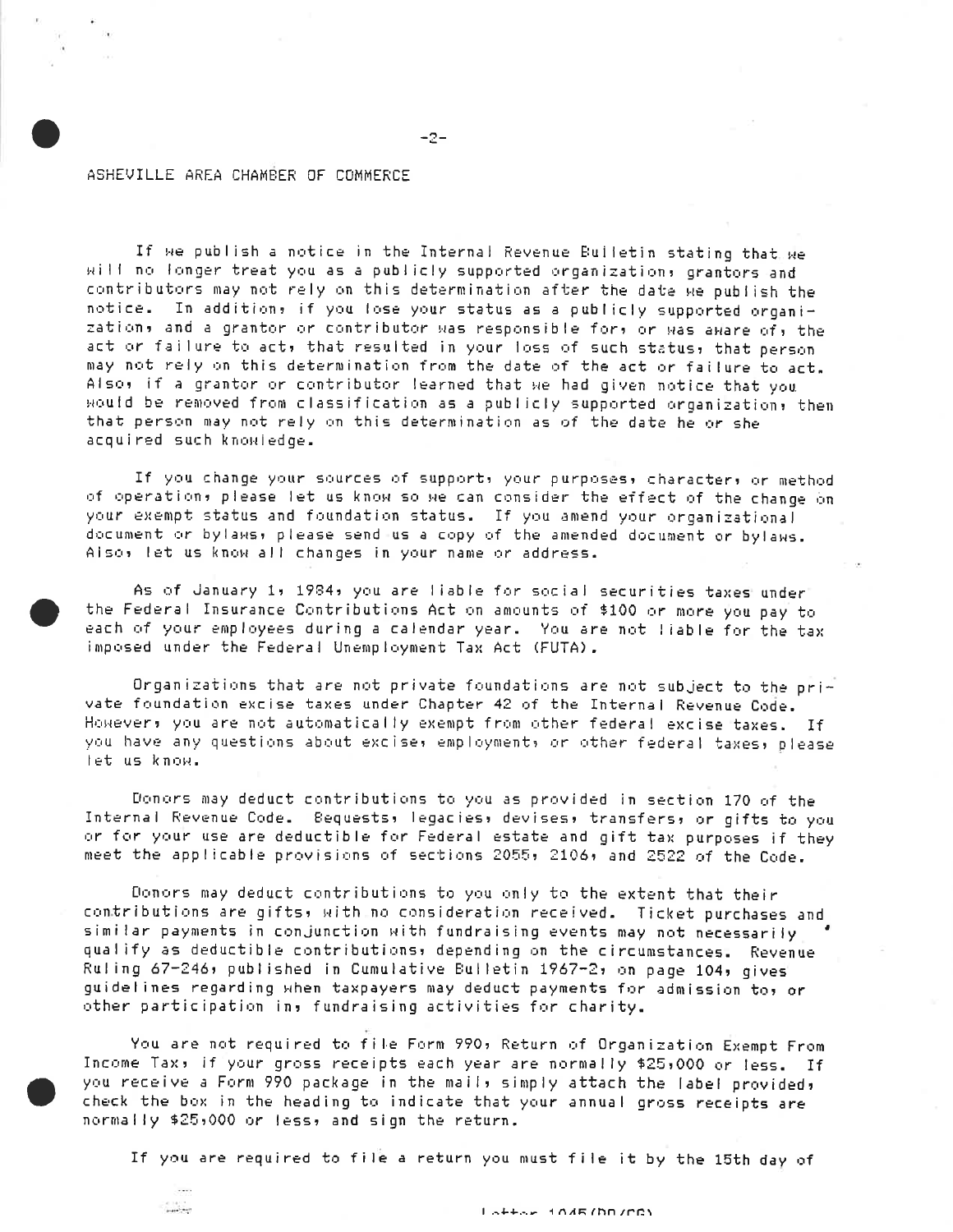#### ASHEVILLE AREA CHAMBER OF COMMERCE

the fifth month after the end of your annual accounting period. We charge a penalty of \$10 a day when a return is filed late, unless there is reasonable cause for the delay. Howevers the maximum penalty we charge cannot exceed \$5,000 or 5 percent of your gross receipts for the year, whichever is less. We may also charge this penalty if a return is not complete. So, please be sure your return is complete before you file it.

 $-3-$ 

You are not required to file federal income tax returns unless you are subject to the tax on unrelated business income under section 511 of the Code. If you are subject to this tax, you must file an income tax return on Form 990-T, Exempt Organization Business Income Tax Return. In this letter we are not determining whether any of your present or proposed activities are unrelated trade or business as defined in section 513 of the Code.

You need an employer identification number even if you have no employees. If an employer identification number was not entered on your application, we will assign a number to you and advise you of it. Please use that number on all returns you file and in all correspondence with the Internal Revenue Service.

This determination is based on evidence that your funds are dedicated to the purposes listed in section 501(c)(3) of the Code. To assure your continued exemption, you should keep records to show that funds are spent only for those purposes. If you distribute funds to other organizations, your records should show whether they are exempt under section 501(c)(3). In cases where the recipient organization is not exempt under section 501(c)(3), you must have evidence that the funds will remain dedicated to the required purposes and that the recipient will use the funds for those purposes.

If we said in the heading of this letter that an addendum applies, the addendum enclosed is an integral part of this letter.

Because this letter could help us resolve any questions about your exempt status and foundation status, you should keep it in your permanent records.

We have sent a copy of this letter to your representative as indicated in your power of attorney.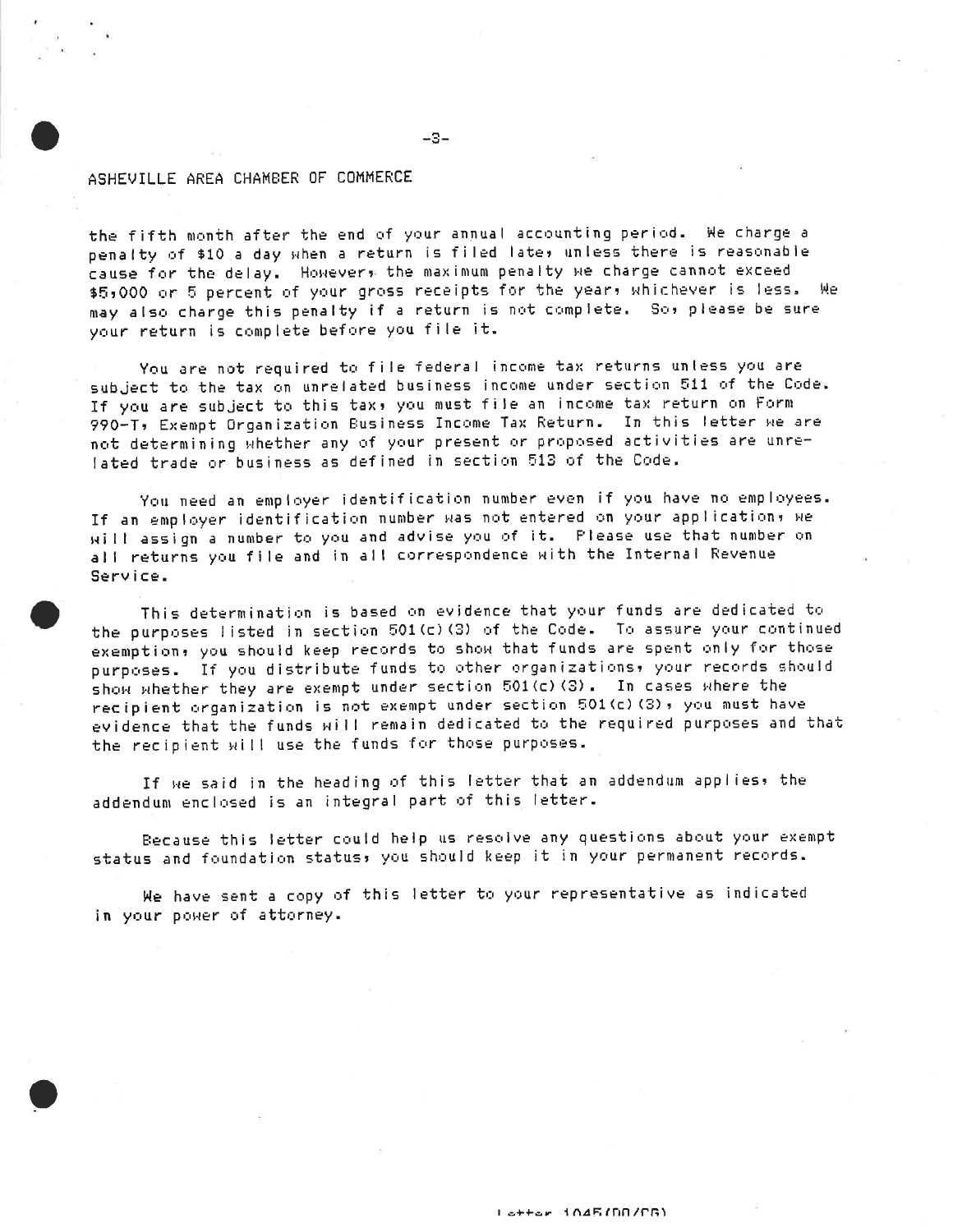ASHEVILLE AREA CHAMBER OF COMMERCE

3

If you have any questions, please contact the person whose name and<br>telephone number are shown in the heading of this letter.

Sincerely yours,

Paul Williams District Director

Enclosure(s): Addendum Form 872-C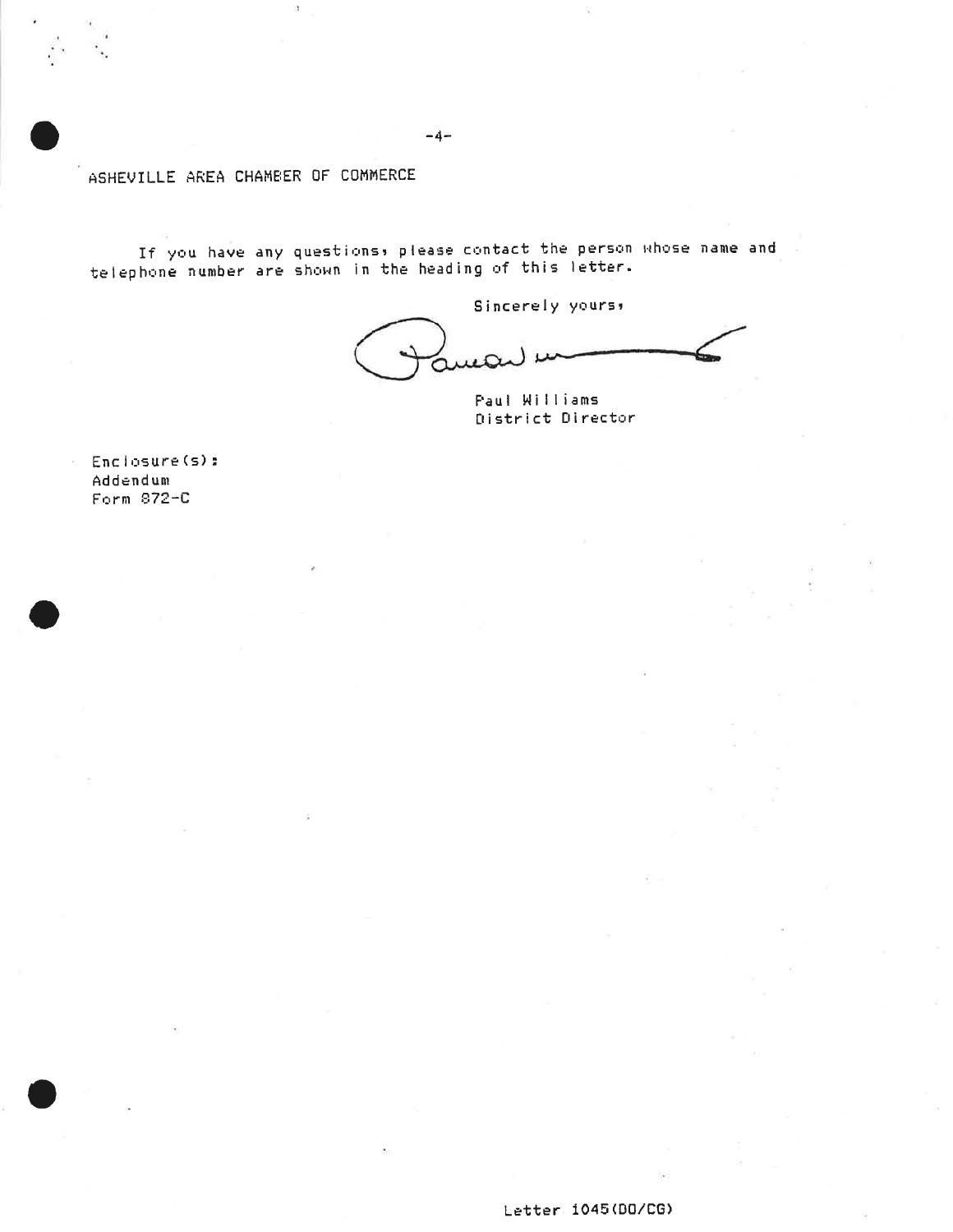## **Coronavirus State and Local Fiscal Recovery Funds Proposed Project Budget**

| <b>Organization Name:</b> | Foundation<br>د Area Community Betterm<br>Asheville<br>1ent r                |
|---------------------------|------------------------------------------------------------------------------|
| <b>Project Name:</b>      | Accelerate Buncombe, a collaborative approach to accelerated apprenticeships |
| Amount Requested.         | 0.282.7<br><br>- 74<br>∴a∠ ⊾                                                 |

| <b>Proposed Project Revenue Funder</b> | Amount             | <b>Confirmed or Pending?</b> | <b>Notes</b> |
|----------------------------------------|--------------------|------------------------------|--------------|
| Proposed Buncombe COVID Recovery Funds | \$<br>2,040,282.74 |                              |              |
| List other sources here                |                    |                              |              |
| List other sources here                |                    |                              |              |
| List other sources here                |                    |                              |              |
| List other sources here                |                    |                              |              |
| List other sources here                |                    |                              |              |
| List other sources here                |                    |                              |              |
| List other sources here                |                    |                              |              |
| List other sources here                |                    |                              |              |
| List other sources here                |                    |                              |              |
| List other sources here                |                    |                              |              |
| List other sources here                |                    |                              |              |
| List other sources here                |                    |                              |              |
| List other sources here                |                    |                              |              |
| List other sources here                |                    |                              |              |
| Total $\frac{1}{3}$                    | 2,040,282.74       |                              |              |

|                                                                              | Proposed                                    |            | <b>Capital or Operating</b> |              |                          |              |                                                                                                                                                                                                                                                              |  |
|------------------------------------------------------------------------------|---------------------------------------------|------------|-----------------------------|--------------|--------------------------|--------------|--------------------------------------------------------------------------------------------------------------------------------------------------------------------------------------------------------------------------------------------------------------|--|
| <b>Proposed Project Expenses</b>                                             | <b>Recovery Funds</b><br><b>Other Funds</b> |            |                             | <b>Total</b> | Expense?                 | <b>Notes</b> |                                                                                                                                                                                                                                                              |  |
| Community Health Workers - ARC Inspire                                       |                                             | 256,103.49 |                             |              | 256,103.49               | Operating    | See budget narrative                                                                                                                                                                                                                                         |  |
| Community Health Workers - YMI Cultural Center                               | \$                                          | 253,359.00 |                             | \$           | 253,359.00               | Operating    | See budget narrative                                                                                                                                                                                                                                         |  |
| Community Health Workers - Housing Authority of the City of $\mathsf{A}\$ \$ |                                             | 179,343.00 |                             | \$           | 179,343.00               | Operating    | See budget narrative                                                                                                                                                                                                                                         |  |
|                                                                              | \$                                          | 48,300.00  |                             | \$           | 48,300.00                |              | 20 Students per year @ \$805 per person (\$16,100 per year, \$48,300<br>total); all fees, materials and instructor compensation included                                                                                                                     |  |
| Enrollment, curriculum, instruction fees - ABIPA CNA                         |                                             |            |                             |              |                          | Operating    |                                                                                                                                                                                                                                                              |  |
| Enrollment, curriculum, instruction fees - ABIPA Phlebotomy                  |                                             | 60,000.00  |                             |              | 60,000.00                | Operating    | 20 Students per year @\$1000 per student (\$20,000 per year, \$60,000 total);<br>all fees, materials and instructor compensation included                                                                                                                    |  |
| Enrollment, curriculum, instruction fees - AB-Tech CPT+                      | \$                                          | 46,976.25  |                             |              | 46.976.25                | Operating    | 25 Students per year @ \$626.35 per student (\$15,658.75 per year,<br>\$46,976.25 total); A-B Tech will administer the continuing education course<br>and associated fees. Fees include consumables, instructional supplies,<br>materials, and registration. |  |
|                                                                              |                                             |            |                             |              |                          |              | Financial assistance for individuals facing hardships such as medical                                                                                                                                                                                        |  |
|                                                                              |                                             |            |                             |              |                          |              | expenses, transportation, auto repairs, rent, utilities, or childcare                                                                                                                                                                                        |  |
|                                                                              | \$                                          | 135,000.00 |                             |              |                          |              | expenses to ensure they can complete the training program. Up to                                                                                                                                                                                             |  |
| Financial Assistance Fund for enrolled students                              |                                             |            |                             | \$           | 135,000.00               | Operating    | \$1,000 per student, 135 students total                                                                                                                                                                                                                      |  |
| Program admin personnel                                                      | \$                                          | 261,269.00 |                             | \$           | 261,269.00               | Operating    | \$65,000 annual salary with benefits and a 3% cost of living raise each year                                                                                                                                                                                 |  |
| Grant Administration - Land of Sky Regional Council                          | \$                                          | 60,000.00  |                             | \$           | 60,000.00                | Operating    | Subcontract with Land of Sky Regional Council to administer grant activity<br>and to provide the funder with quarterly activity, financial, and performance<br>reports. \$20,000 per year                                                                    |  |
| Background checks and drug screenings                                        | \$                                          | 4,860.00   |                             | \$           | 4,860.00                 | Operating    | \$30 per person including a 20% attrition factor (162 total screenings)                                                                                                                                                                                      |  |
| Student compensation                                                         | \$                                          | 765,072.00 |                             | S            | 765.072.00               | Operating    | \$15/hour + taxes and fees (\$20.70/hour) for total training hours (see budget<br>narrative)                                                                                                                                                                 |  |
| List expenses here                                                           |                                             |            |                             |              |                          |              |                                                                                                                                                                                                                                                              |  |
| List expenses here                                                           |                                             |            |                             |              | $\overline{\phantom{0}}$ |              |                                                                                                                                                                                                                                                              |  |
| List expenses here                                                           |                                             |            |                             |              |                          |              |                                                                                                                                                                                                                                                              |  |
| List expenses here                                                           |                                             |            |                             | \$           | $\overline{\phantom{a}}$ |              |                                                                                                                                                                                                                                                              |  |
| List expenses here                                                           |                                             |            |                             |              | $\overline{\phantom{0}}$ |              |                                                                                                                                                                                                                                                              |  |
| List expenses here                                                           |                                             |            |                             | \$           |                          |              |                                                                                                                                                                                                                                                              |  |
| List expenses here                                                           |                                             |            |                             |              | $\overline{\phantom{0}}$ |              |                                                                                                                                                                                                                                                              |  |
| List expenses here                                                           |                                             |            |                             |              | $\overline{\phantom{a}}$ |              |                                                                                                                                                                                                                                                              |  |
| List expenses here                                                           |                                             |            |                             |              |                          |              |                                                                                                                                                                                                                                                              |  |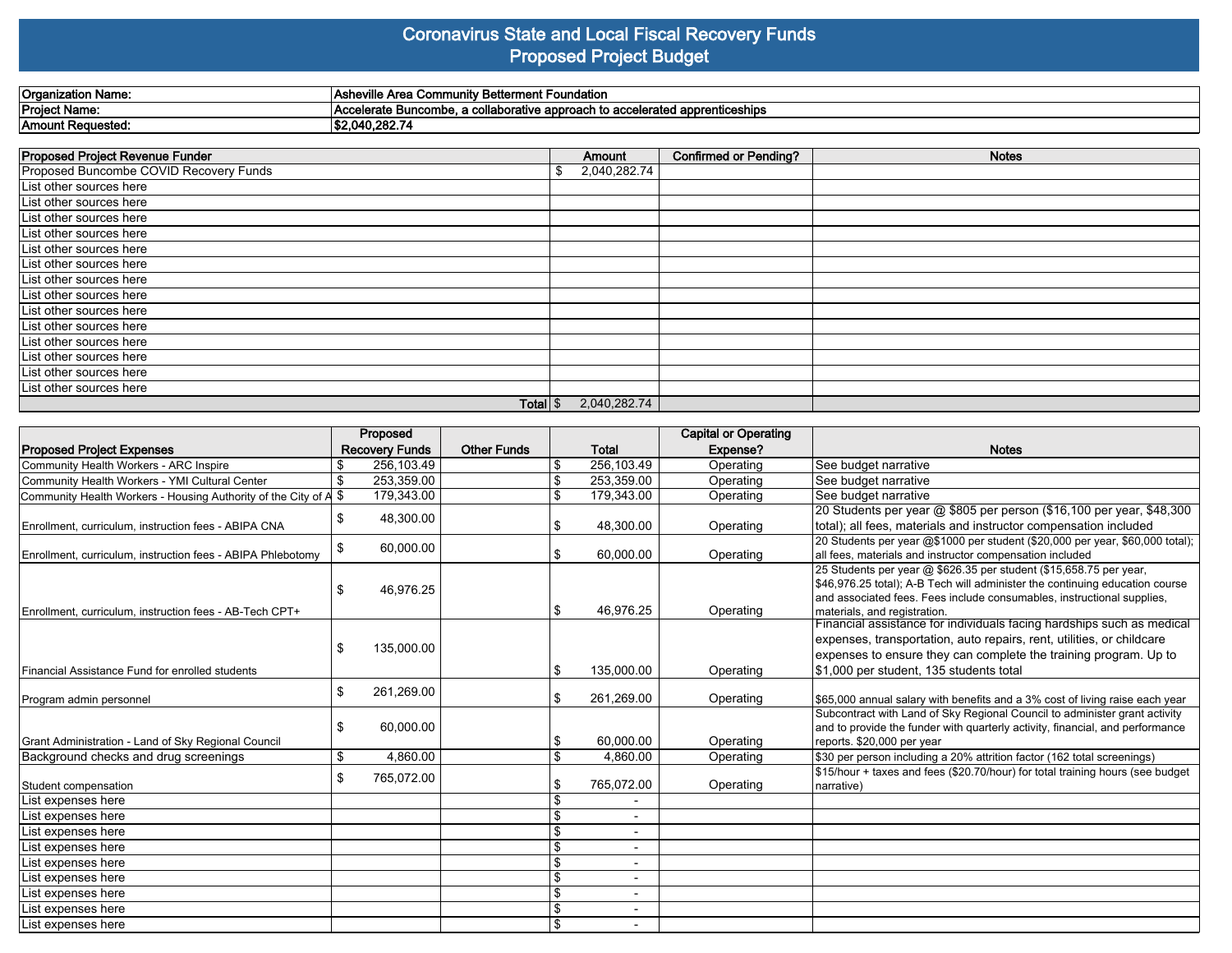| List expenses here |                     |              |  |
|--------------------|---------------------|--------------|--|
| List expenses here |                     |              |  |
| List expenses here |                     |              |  |
| List expenses here |                     |              |  |
| List expenses here |                     |              |  |
|                    | Total $\frac{1}{2}$ | 2,070,282.74 |  |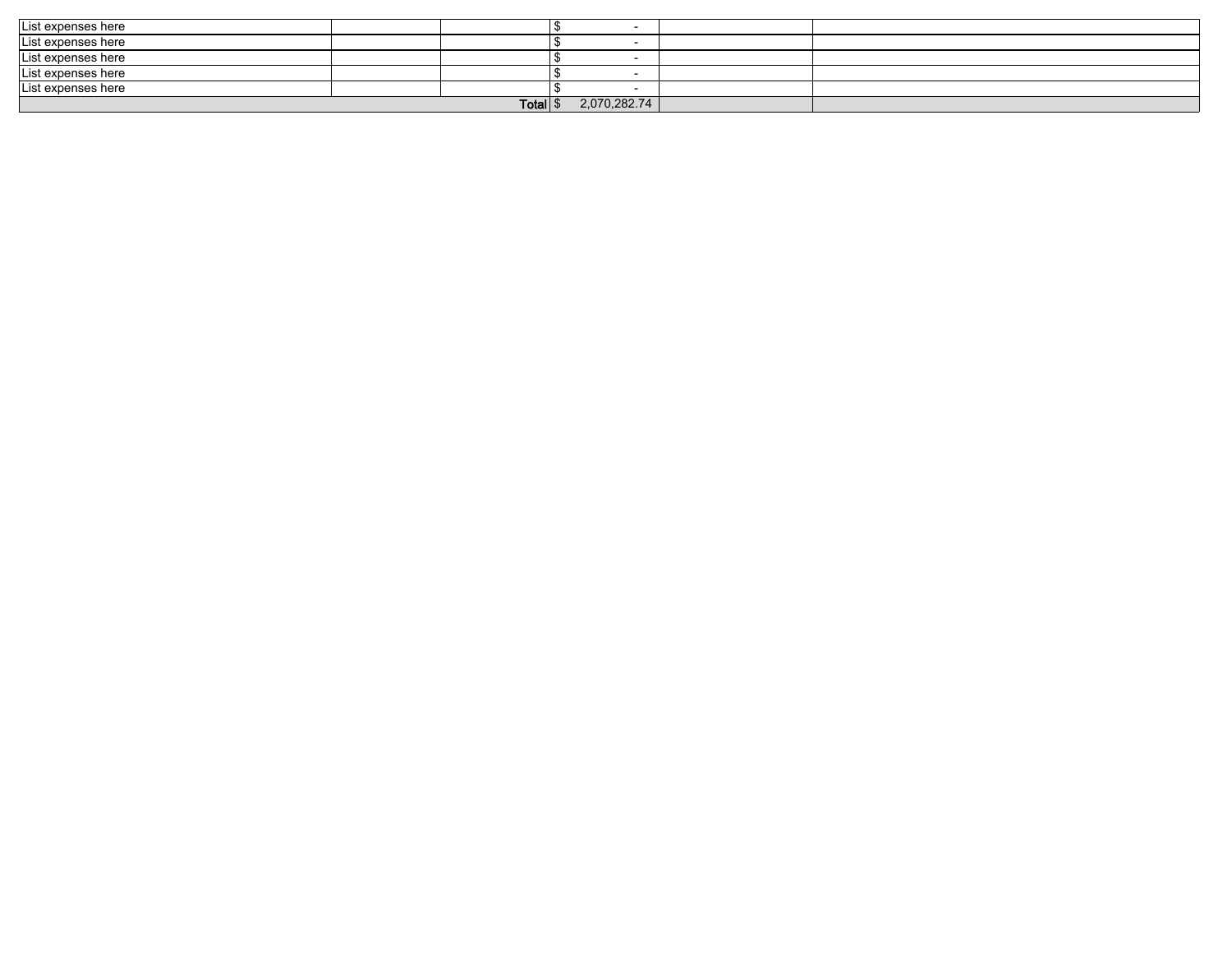# **Budget Narrative**

### **Community Health Worker Compensation: \$688,805.49**

Accelerate Buncombe grant funding will support 3 (three) Community Health Workers (CHW) employed by grant subcontractors, including ARC INspire, YMI Cultural Center, and Housing Authority of the City of Asheville. Each CHW will serve up to 50 people per year and will have a goal to enroll 30% of their caseload into Accelerate Buncombe training programs. Prior to enrollment, the CHW will work with the individual to determine which career path and subsequent training to choose. Accelerate Buncombe will rely on the CHW to recruit and mentor candidates to meet our annual goals. Our budget accommodates a 3% cost of living raise each year for the 3-year project period.

|                     |              | Fringe +        |              |              |              |              |
|---------------------|--------------|-----------------|--------------|--------------|--------------|--------------|
| Organization        | <b>Base</b>  | Indirect +      | Year 1 total |              |              | Total per    |
| <b>Name</b>         | Pay          | <b>Training</b> | compensation | Year 2       | Year 3       | organization |
| <b>ARC INspire</b>  | \$40,061.00  | \$44,105.00     | \$84,166.00  | \$85,367.83  | \$86,569.66  | \$256,103.49 |
| <b>Housing</b>      |              |                 |              |              |              |              |
| Authority of        |              |                 |              |              |              |              |
| the City of         |              |                 |              |              |              |              |
| Asheville           | \$41,600.00  | \$16,933.00     | \$58,533.00  | \$59,781.00  | \$61,029.00  | \$179,343.00 |
| <b>YMI Cultural</b> |              |                 |              |              |              |              |
| Center              | \$41,600.00  | \$41,605.00     | \$83,205.00  | \$84,453.00  | \$85,701.00  | \$253,359.00 |
| Total per           |              |                 |              |              |              |              |
| year                | \$123,261.00 | \$102,643.00    | \$225,904.00 | \$229,601.83 | \$233,299.66 | \$688,805.49 |

3-year Grant \$688,805.49

#### **Enrollment, Assessment, and Instruction Fees: \$155,276.25 total for 135 students**

#### **ABIPA - Nurse Aide (CNA)**

- 20 Students per year @ \$805 per person (\$16,100 per year, \$48,300 total)
	- o all fees, materials and instructor compensation included

#### **ABIPA - Phlebotomy**

• 20 Students per year @\$1000 per student (\$20,000 per year, \$60,000 total) o all fees, materials and instructor compensation included

#### **AB-Tech - CPT+**

- 25 Students per year @ \$626.35 per student (\$15,658.75 per year, \$46,976.25 total)
	- o A-B Tech will administer the continuing education course and associated fees. Fees include consumables, instructional supplies, materials, and registration.

#### Grant Request: \$155,276.25